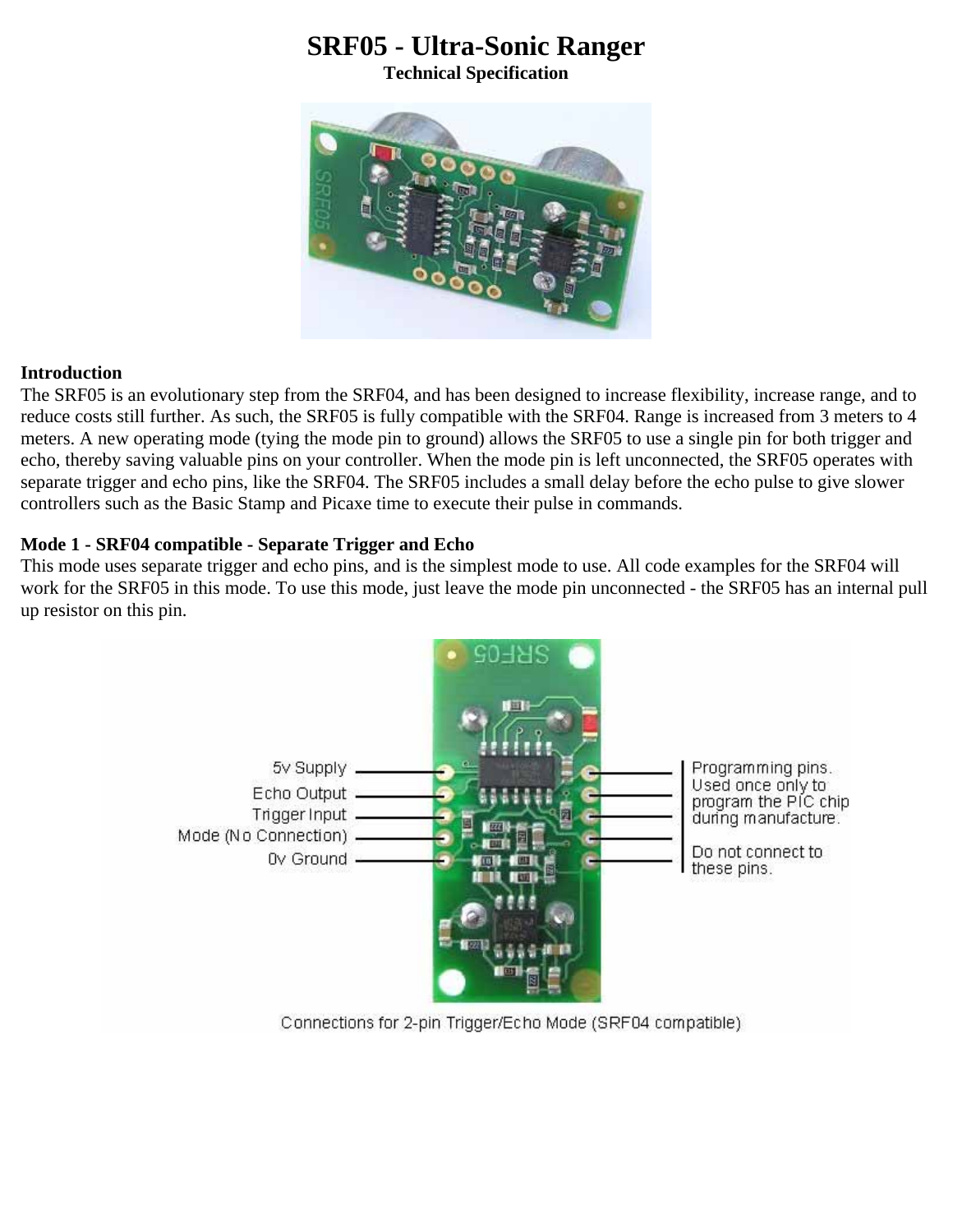

## **Mode 2 - Single pin for both Trigger and Echo**

This mode uses a single pin for both Trigger and Echo signals, and is designed to save valuable pins on embedded controllers. To use this mode, connect the mode pin to the 0v Ground pin. The echo signal will appear on the same pin as the trigger signal. The SRF05 will not raise the echo line until 700uS after the end of the trigger signal. You have that long to turn the trigger pin around and make it an input and to have your pulse measuring code ready. The PULSIN command found on many popular controllers does this automatically.

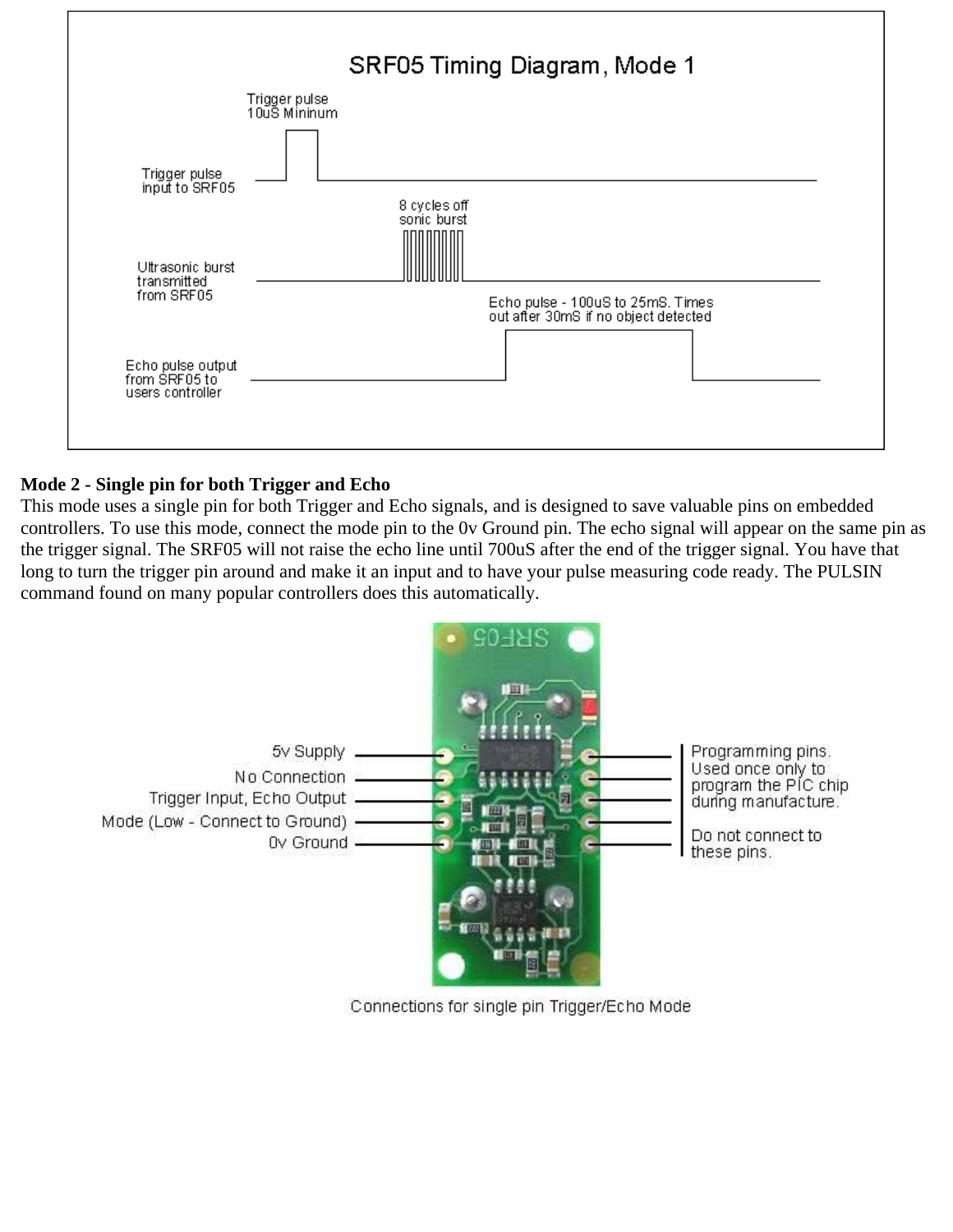

To use mode 2 with the Basic Stamp BS2, you simply use PULSOUT and PULSIN on the same pin, like this:

| <b>SRF05 PIN 15</b>                       | 'use any pin for both trigger and echo              |
|-------------------------------------------|-----------------------------------------------------|
| Range VAR Word                            | define the 16 bit range variable                    |
|                                           |                                                     |
| $SRF05=0$                                 | start with pin low                                  |
|                                           | PULSOUT SRF05, 5 since 10uS trigger pulse (5 x 2uS) |
| PULSIN SRF05, 1, Range 'measure echo time |                                                     |
| $Range = Range/29$                        | ' convert to cm (divide by 74 for inches)           |

## **Calculating the Distance**

The SRF05 Timing diagrams are shown above for each mode. You only need to supply a short 10uS pulse to the trigger input to start the ranging. The SRF05 will send out an 8 cycle burst of ultrasound at 40khz and raise its echo line high (or trigger line in mode 2). It then listens for an echo, and as soon as it detects one it lowers the echo line again. The echo line is therefore a pulse whose width is proportional to the distance to the object. By timing the pulse it is possible to calculate the range in inches/centimeters or anything else. If nothing is detected then the SRF05 will lower its echo line anyway after about 30mS.

The SRF04 provides an echo pulse proportional to distance. If the width of the pulse is measured in uS, then dividing by 58 will give you the distance in cm, or dividing by 148 will give the distance in inches. uS/58=cm or uS/148=inches.

The SRF05 can be triggered as fast as every 50mS, or 20 times each second. You should wait 50ms before the next trigger, even if the SRF05 detects a close object and the echo pulse is shorter. This is to ensure the ultrasonic "beep" has faded away and will not cause a false echo on the next ranging.

## **The other set of 5 pins**

The 5 pins marked "programming pins" are used once only during manufacture to program the Flash memory on the PIC16F630 chip. The PIC16F630's programming pins are also used for other functions on the SRF05, so make sure you don't connect anything to these pins, or you will disrupt the modules operation.

#### **Changing beam pattern and beam width**

You can't! This is a question which crops up regularly, however there is no easy way to reduce or change the beam width that I'm aware of. The beam pattern of the SRF05 is conical with the width of the beam being a function of the surface area of the transducers and is fixed. The beam pattern of the transducers used on the SRF05, taken from the manufacturers data sheet, is shown below.